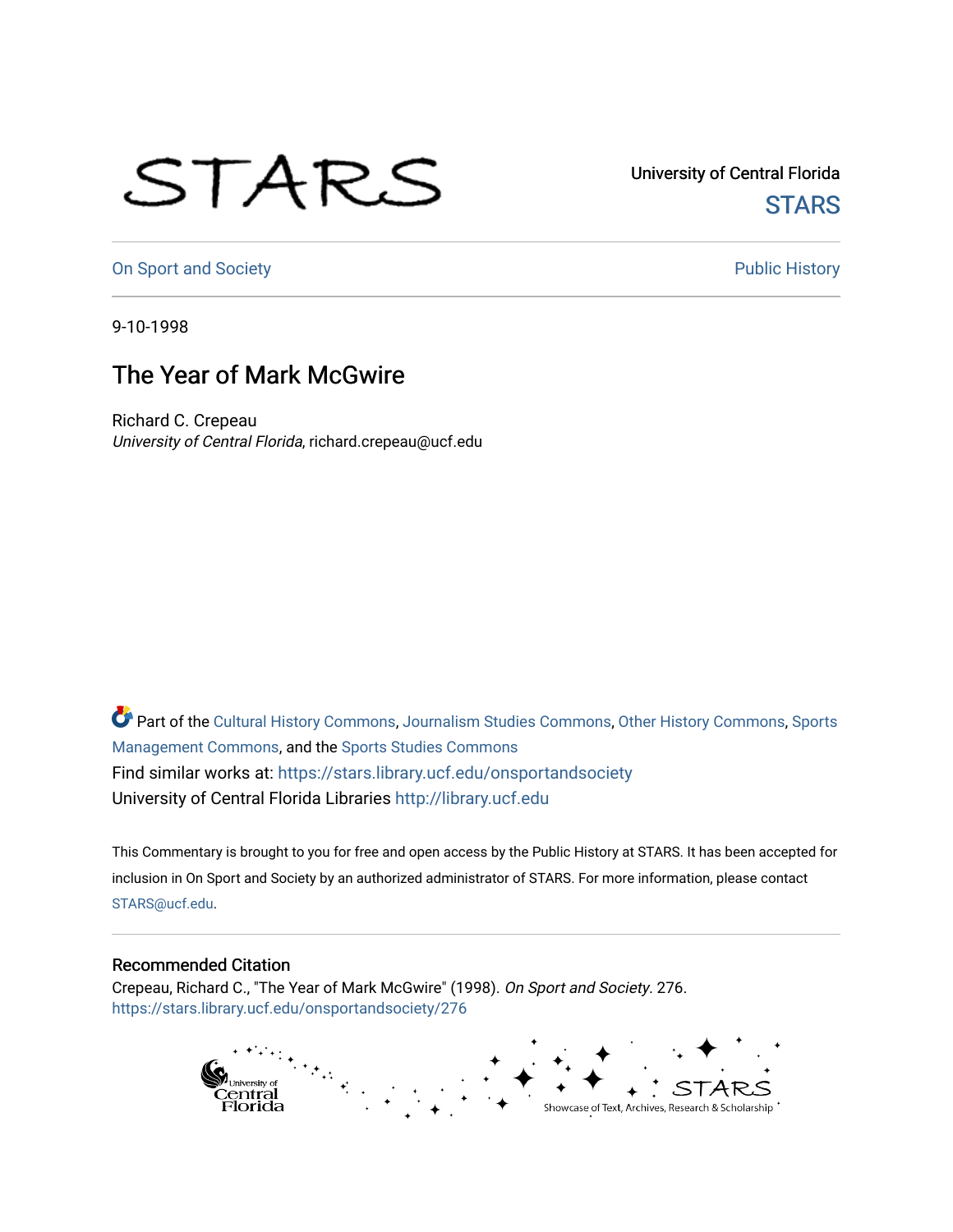## SPORT AND SOCIETY FOR ARETE September 10, 1998

It is over. There is a new single season home run king of all the major leagues. The records of Maris and Ruth and Wilson have fallen and Mark McGwire is at the top of list in both leagues. He has in fact demolished the record with home runs of, shall we say it, "Ruthian proportions."

Home run sixty-two which came Tuesday night was McGwire's shortest of the season, but if those watching happened to blink they probably missed it as it was one of the hardest hit balls you will ever see. The one that tied Maris on Monday afternoon was considerably longer, as was the one that tied Ruth.

It has been a wonderful baseball season and certainly it has been so in large part because of the achievements of Mark McGwire, although there are many other stories out there which have added to the luster of the game that still is in many ways the National Pastime.

McGwire's year has been a long one, and in many ways a difficult one. Until a few weeks ago it seemed as if the Cardinal first baseman was not enjoying the attention gravitating to him. Indeed questions about Maris and the record early in the season were silly at best. Until McGwire went shooting past fifty home runs it looked as if he might be repeating the agony of Roger Maris.

I don't know if somehow getting to fifty so early took some of the pressure off, or if it was the comradery that developed between Sammy Sosa and Mark McGwire that changed things. Perhaps it was something else in the personal life of the slugger. Whatever it was, it was clear that McGwire was ready to ride the wave, enjoy the ride, and that he began to feel the joy that a nation was feeling in his accomplishments.

Indeed the fact that nearly the entire nation was cheering him on, and was cheering on Sammy Sosa, may have been the single most important thing that happened. When Maris chased Ruth, Maris was seen as a man about to desecrate a sacred shrine and many opening cheered against him. The baseball establishment wavered between aloofness and hostility to Maris, while McGwire was embraced by a city and a nation, and the baseball establishment recognized the value of Big Mac as a regenerating force for the game.

The historic moment itself captured in microcosm what is so appealing about this game, what keeps it at the center of the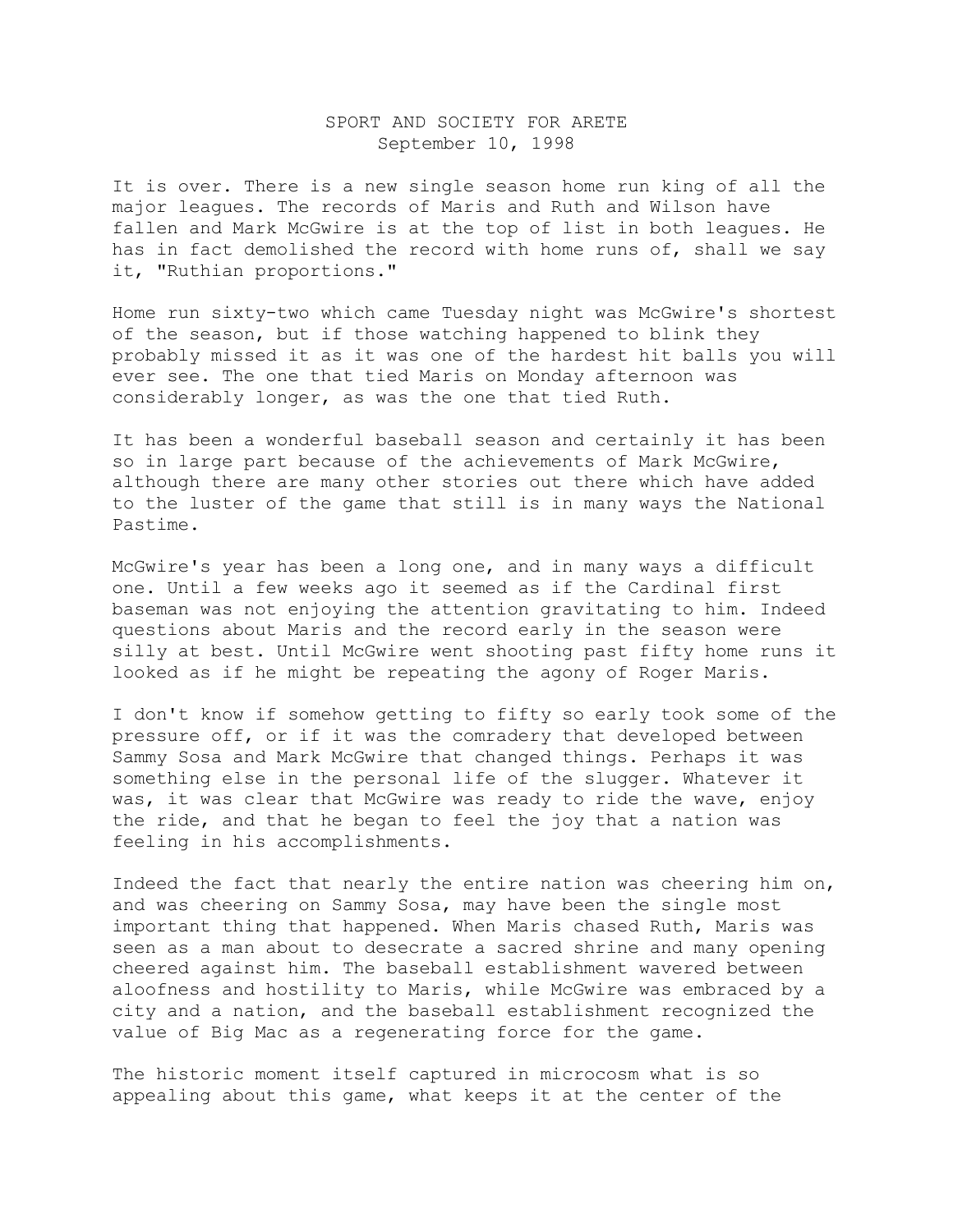fabric of American life. When Mark McGwire crossed home plate on Monday and Tuesday he was met by his son. He lifted him into the air, hugged him and kissed him. At the same time McGwire's father and mother were in the stands and when number sixty-one went out it was a birthday present for McGwire's father who turned sixtyone that day. Three generations of McGwires shared the moment.

In addition the Maris family was there to share the moment as well. Roger's wife was in the hospital in St. Louis, but his sons and daughters and their spouses and children were there to participate in the historic moment. Fathers, sons, mothers, daughters, families all participating in history together. Donald Hall's essay title, "Father's Playing Catch With Sons," captured something at the center of the national love affair with baseball, and during these celebrations in St. Louis this characteristic seemed to be recapitulated any number of times.

In addition it seemed to me that there was something especially touching about the participation of the Maris family as it gave to Roger Maris a national spotlight in an atmosphere of joy that he never fully enjoyed in his lifetime.

Even in the radio and television coverage the intergenerational theme was played with Joe and Jack Buck of the Cardinals, and Chip Carey, grandson of the great Cardinal announcer Harry Carey, all in the house describing the game and the moment. The Cardinal family too was represented with Stan "the Man" Musial, Red Schoendienst, and Lou Brock all in attendance.

To have Sammy Sosa there and part of the celebration was another plus for the game. Sosa has endeared himself to a nation over the past months, and it seems to me he has helped McGwire through his ordeal. He has also reminded everyone what a significant contribution the Latin players make to the National Pastime.

Something needs to be said about the baseball fans who participated in a very big way throughout this event. For weeks and months now we have heard about how much the ball will be worth, how much the collectors would pay, how the vultures would pounce at the historic moment. Down the stretch as the historic balls were hit -56, 57, 60, 61 -the fan who got the ball came forward to present it to Mark McGwire. There were no sales, no greed, no extortion. Just fans bringing forward each home run ball and wanting to meet their hero and get a souvenir and a memory.

Of course when sixty-two went out it did not reach the stands and the fans. Given what had happened over the previous week or so,